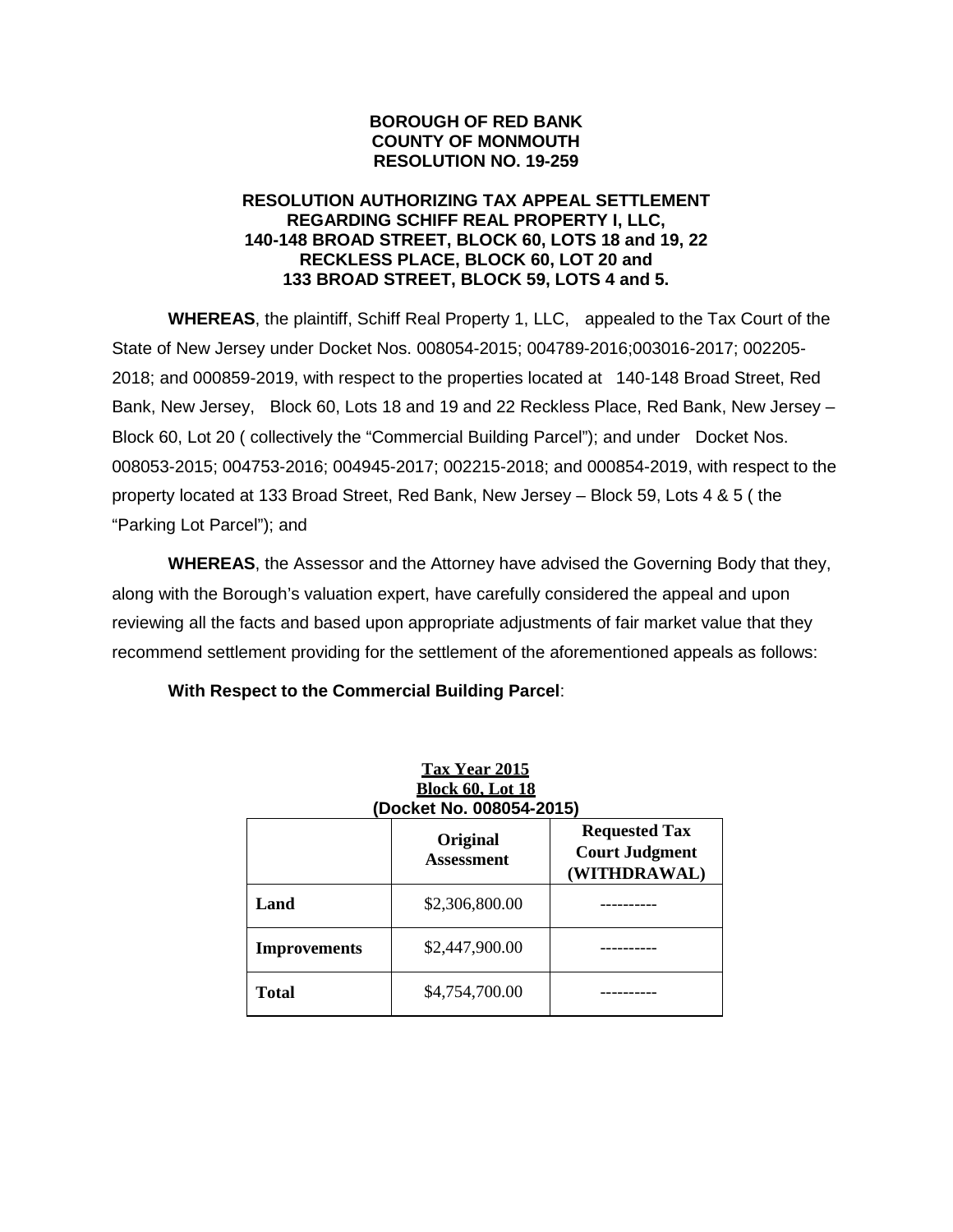| <b>Tax Year 2015</b><br><b>Block 60, Lot 19</b><br>(Docket No. 008054-2015)                    |              |  |
|------------------------------------------------------------------------------------------------|--------------|--|
| <b>Requested Tax</b><br>Original<br><b>Court Judgment</b><br><b>Assessment</b><br>(WITHDRAWAL) |              |  |
| Land                                                                                           | \$115,300.00 |  |
| <b>Improvements</b>                                                                            | 9,400.00     |  |
| <b>Total</b>                                                                                   | \$124,700.00 |  |

#### **Tax Year 2015 Block 60, Lot 20 (Docket No. 008054-2015)**

|                     | Original<br><b>Assessment</b> | <b>Requested Tax</b><br><b>Court Judgment</b><br>(WITHDRAWAL) |
|---------------------|-------------------------------|---------------------------------------------------------------|
| Land                | \$115,200.00                  |                                                               |
| <b>Improvements</b> | 9,500.00                      |                                                               |
| <b>Total</b>        | \$124,700.00                  |                                                               |

# **Tax Year 2016**

### **Block 60, Lot 18 (Docket No. 004789-2016)**

|                     | Original<br><b>Assessment</b> | <b>Requested Tax</b><br><b>Court Judgment</b><br>(WITHDRAWAL) |
|---------------------|-------------------------------|---------------------------------------------------------------|
| Land                | \$2,065,400.00                |                                                               |
| <b>Improvements</b> | \$2,424,100.00                |                                                               |
| <b>Total</b>        | \$4,489,500.00                |                                                               |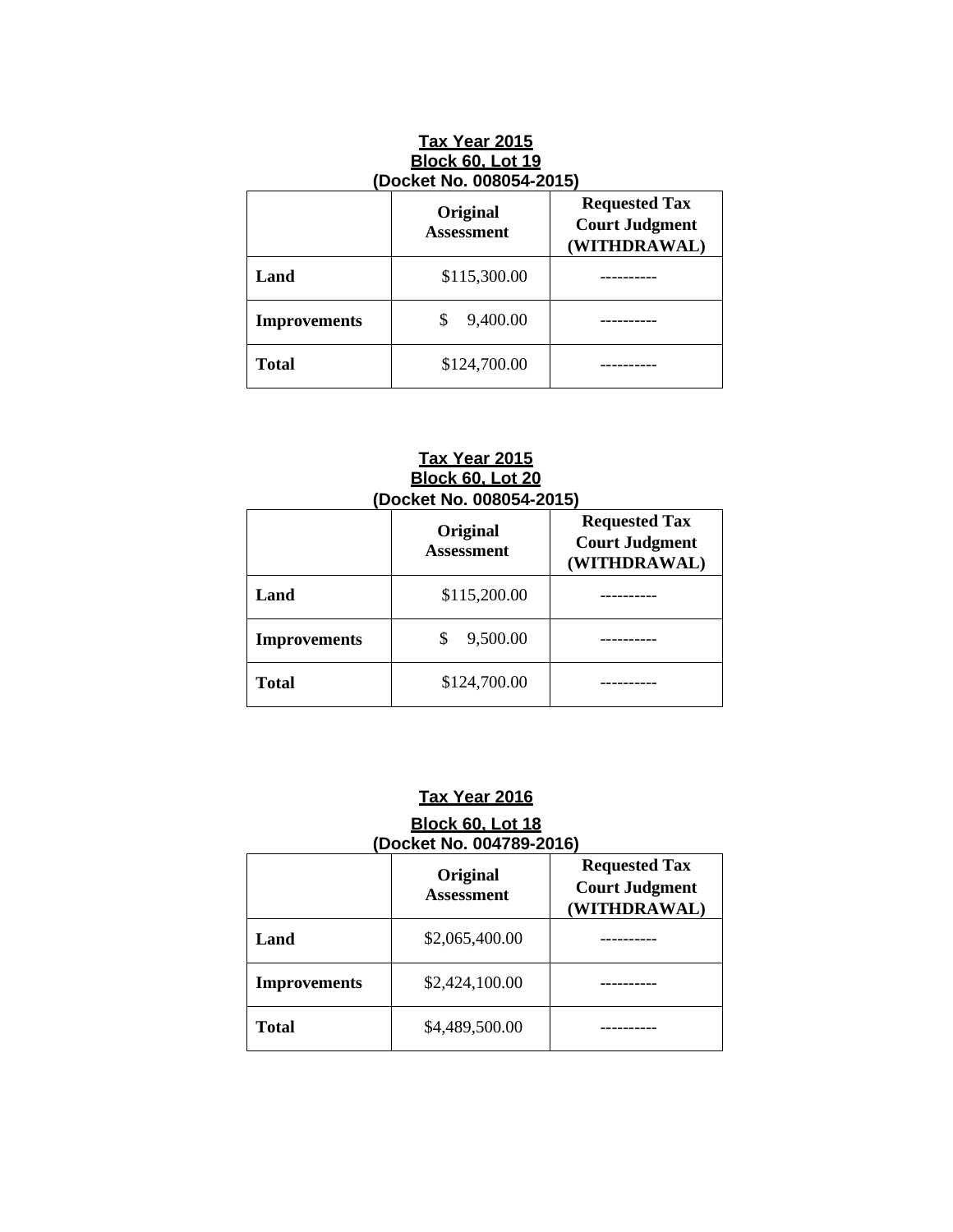| Tax Year 2016<br><b>Block 60, Lot 19</b><br>(Docket No. 004789-2016)                           |                |  |
|------------------------------------------------------------------------------------------------|----------------|--|
| <b>Requested Tax</b><br>Original<br><b>Court Judgment</b><br><b>Assessment</b><br>(WITHDRAWAL) |                |  |
| Land                                                                                           | \$114,000.00   |  |
| <b>Improvements</b>                                                                            | \$<br>9,400.00 |  |
| <b>Total</b>                                                                                   | \$123,400.00   |  |

#### **Tax Year 2016 Block 60, Lot 20 (Docket No. 004789-2016)**

|                     | Original<br><b>Assessment</b> | <b>Requested Tax</b><br><b>Court Judgment</b><br>(WITHDRAWAL) |
|---------------------|-------------------------------|---------------------------------------------------------------|
| Land                | \$114,000.00                  |                                                               |
| <b>Improvements</b> | 9,500.00                      |                                                               |
| <b>Total</b>        | \$123,500.00                  |                                                               |

# **Tax Year 2017**

## **Block 60, Lot 18 (Docket No. 003016-2017)**

|                     | Original<br><b>Assessment</b> | <b>Requested Tax</b><br><b>Court Judgment</b><br>(REDUCTION) |
|---------------------|-------------------------------|--------------------------------------------------------------|
| Land                | \$2,065,400.00                | \$1,558,000.00                                               |
| <b>Improvements</b> | \$2,470,800.00                | \$1,800,000.00                                               |
| Total               | \$4,536,200.00                | \$3,358,000.00                                               |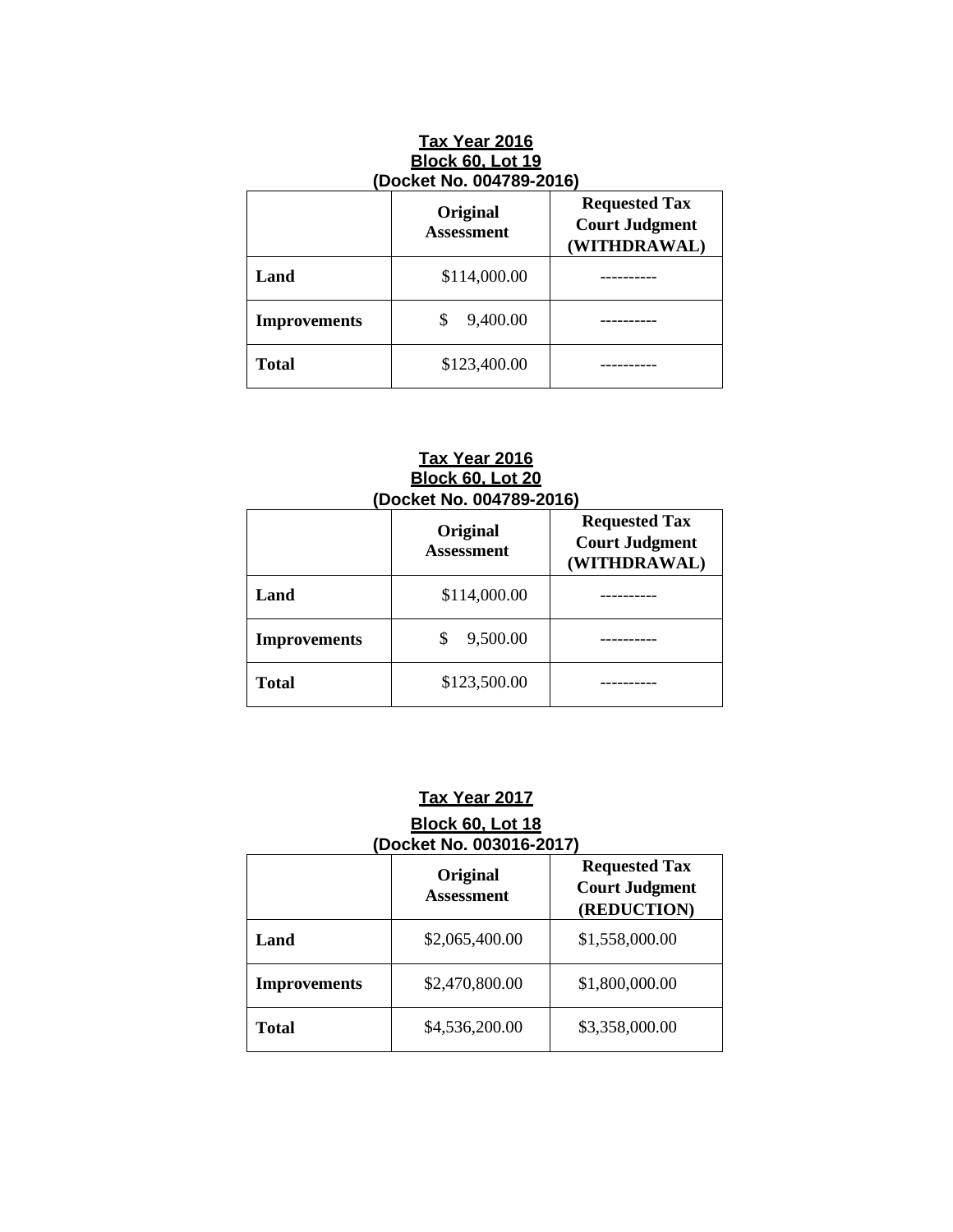| <b>Tax Year 2017</b><br><b>Block 60, Lot 19</b><br>(Docket No. 003016-2017)                   |                |             |
|-----------------------------------------------------------------------------------------------|----------------|-------------|
| <b>Requested Tax</b><br>Original<br><b>Court Judgment</b><br><b>Assessment</b><br>(REDUCTION) |                |             |
| Land                                                                                          | \$114,000.00   | \$81,000.00 |
| <b>Improvements</b>                                                                           | \$<br>9,700.00 | \$10,000.00 |
| <b>Total</b>                                                                                  | \$123,700.00   | \$91,000.00 |

#### **Tax Year 2017 Block 60, Lot 20 (Docket No. 003016-2017)**

|                     | Original<br><b>Assessment</b> | <b>Requested Tax</b><br><b>Court Judgment</b><br>(REDUCTION) |
|---------------------|-------------------------------|--------------------------------------------------------------|
| Land                | \$114,000.00                  | \$81,000.00                                                  |
| <b>Improvements</b> | 9,800.00                      | \$10,000.00                                                  |
| <b>Total</b>        | \$123,800.00                  | \$91,000.00                                                  |

# **Tax Year 2018**

### **Block 60, Lot 18 (Docket No. 002205-2018)**

|                     | Original<br><b>Assessment</b> | <b>Requested Tax</b><br><b>Court Judgment</b><br>(REDUCTION) |
|---------------------|-------------------------------|--------------------------------------------------------------|
| Land                | \$2,065,400.00                | \$1,527,000.00                                               |
| <b>Improvements</b> | \$2,475,000.00                | \$1,765,000.00                                               |
| Total               | \$4,540,500.00                | \$3,292,000.00                                               |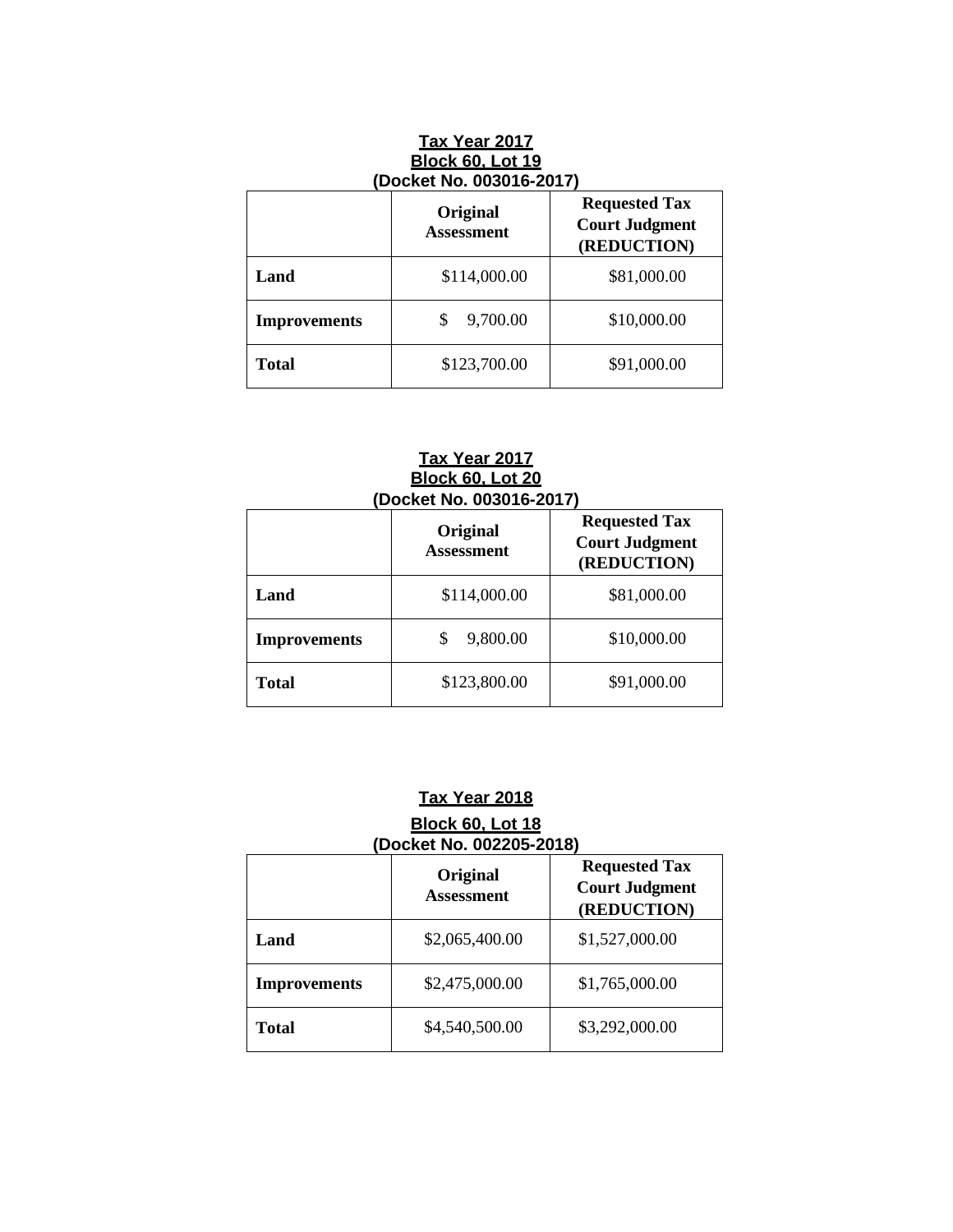| <b>Tax Year 2018</b><br><b>Block 60, Lot 19</b><br>(Docket No. 002205-2018) |                               |                                                              |
|-----------------------------------------------------------------------------|-------------------------------|--------------------------------------------------------------|
|                                                                             | Original<br><b>Assessment</b> | <b>Requested Tax</b><br><b>Court Judgment</b><br>(REDUCTION) |
| Land                                                                        | \$114,000.00                  | \$79,000.00                                                  |
| <b>Improvements</b>                                                         | \$<br>9,800.00                | \$10,000.00                                                  |
| <b>Total</b>                                                                | \$123,800.00                  | \$89,000.00                                                  |

#### **Tax Year 2018 Block 60, Lot 20 (Docket No. 002205-2018)**

|                     | Original<br><b>Assessment</b> | <b>Requested Tax</b><br><b>Court Judgment</b><br>(REDUCTION) |
|---------------------|-------------------------------|--------------------------------------------------------------|
| Land                | \$114,000.00                  | \$79,000.00                                                  |
| <b>Improvements</b> | 9,800.00                      | \$10,000.00                                                  |
| <b>Total</b>        | \$123,800.00                  | \$89,000.00                                                  |

# **Tax Year 2019**

### **Block 60, Lot 18 (Docket No. 000859-2019)**

|                     | Original<br><b>Assessment</b> | <b>Requested Tax</b><br><b>Court Judgment</b><br>(REDUCTION) |
|---------------------|-------------------------------|--------------------------------------------------------------|
| Land                | \$2,065,400.00                | \$1,496,000.00                                               |
| <b>Improvements</b> | \$2,623,700.00                | \$1,729,000.00                                               |
| <b>Total</b>        | \$4,689,100.00                | \$3,225,000.00                                               |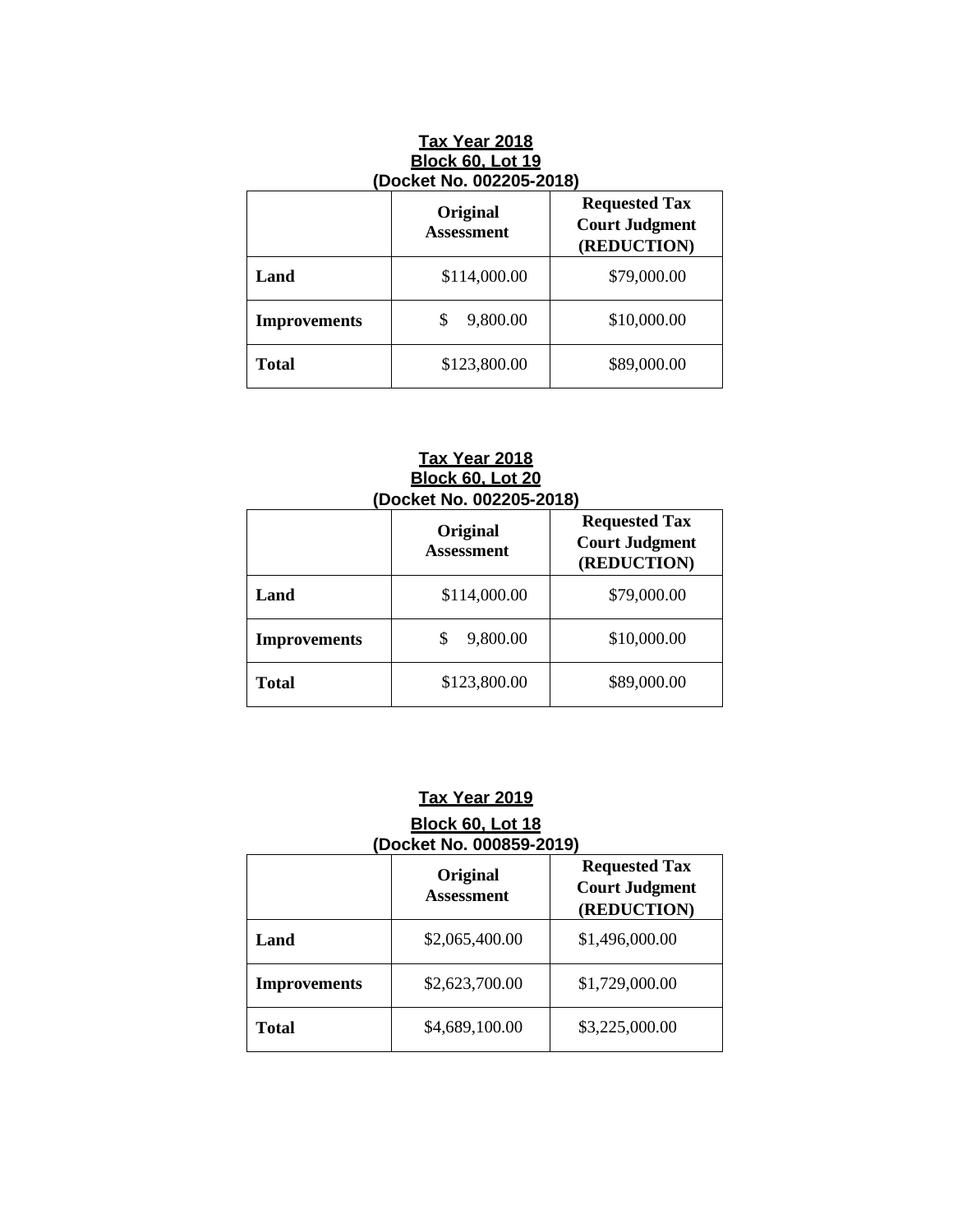| <b>Block 60, Lot 19</b><br>(Docket No. 000859-2019) |                               |                                                              |  |
|-----------------------------------------------------|-------------------------------|--------------------------------------------------------------|--|
|                                                     | Original<br><b>Assessment</b> | <b>Requested Tax</b><br><b>Court Judgment</b><br>(REDUCTION) |  |
| Land                                                | \$114,000.00                  | \$80,000.00                                                  |  |
| <b>Improvements</b>                                 | \$10,100.00                   | \$7,500.00                                                   |  |
| <b>Total</b>                                        | \$124,100.00                  | \$87,500.00                                                  |  |

**Tax Year 2019** 

| <b>Tax Year 2019</b><br><b>Block 60, Lot 20</b><br>(Docket No. 000859-2019) |                               |                                                              |  |
|-----------------------------------------------------------------------------|-------------------------------|--------------------------------------------------------------|--|
|                                                                             | Original<br><b>Assessment</b> | <b>Requested Tax</b><br><b>Court Judgment</b><br>(REDUCTION) |  |
| Land                                                                        | \$114,000.00                  | \$80,000.00                                                  |  |
| <b>Improvements</b>                                                         | \$10,200.00                   | \$7,500.00                                                   |  |
| Total                                                                       | \$124,200.00                  | \$87,500.00                                                  |  |

 It is further agreed that the cumulative assessment for tax year 2020 with respect to the Commercial Building Parcel shall be reduced to \$2,815,000, with the components comprised as follows: the assessment for Block 60, Lot 18 shall be fixed at \$2,668,000.00 allocated as follows: Land at \$1,257,000.00 and Improvements at \$1,411,000; the assessment for Block 60, Lot 19, shall be fixed at \$73,500.00 with Land at \$65,000.00 and Improvements at \$8,500.00; and the Assessment for Block 60, Lot 20, shall be fixed at \$73,500.00 with Land at \$65,000.00 and Improvements at \$8,500.00.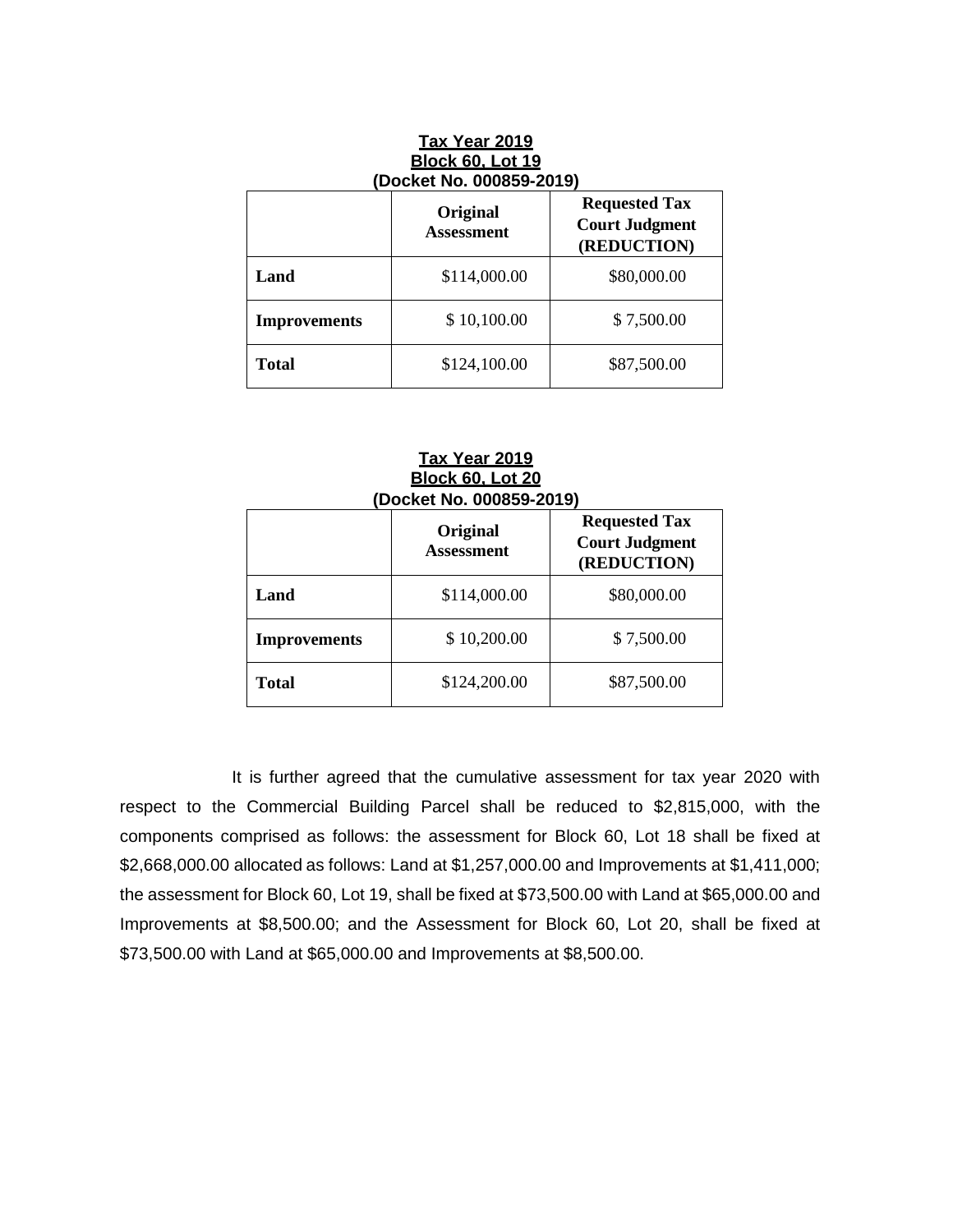# **With Respect to the Parking Lot Parcel**:

# **Tax Year 2015 Block 59, Lot 4 (Docket No. 008053-2015)**

|                     | Original<br><b>Assessment</b> | <b>Requested Tax</b><br><b>Court Judgment</b><br>(WITHDRAWAL) |
|---------------------|-------------------------------|---------------------------------------------------------------|
| Land                | \$2,107,900.00                |                                                               |
| <b>Improvements</b> | 42,100.00                     |                                                               |
| <b>Total</b>        | \$2,150,000.00                |                                                               |

#### **Tax Year 2016 Block 59, Lot 4 (Docket No. 004753-2016)**

|                     | Original<br><b>Assessment</b> | <b>Requested Tax</b><br><b>Court Judgment</b><br>(WITHDRAWAL) |
|---------------------|-------------------------------|---------------------------------------------------------------|
| Land                | \$2,090,000.00                |                                                               |
| <b>Improvements</b> | 42,400.00                     |                                                               |
| <b>Total</b>        | \$2,132,400.00                |                                                               |

## **Tax Year 2017 Block 59, Lot 4 (Docket No. 004945-2017)**

|                     | Original<br><b>Assessment</b> | <b>Requested Tax</b><br><b>Court Judgment</b><br>(REDUCTION) |  |
|---------------------|-------------------------------|--------------------------------------------------------------|--|
| Land                | \$2,090,000.00                | \$1,529,000.00                                               |  |
| <b>Improvements</b> | 43,500.00<br>\$               | 31,000.00<br>S                                               |  |
| Total               | \$2,133,500.00                | \$1,560,000.00                                               |  |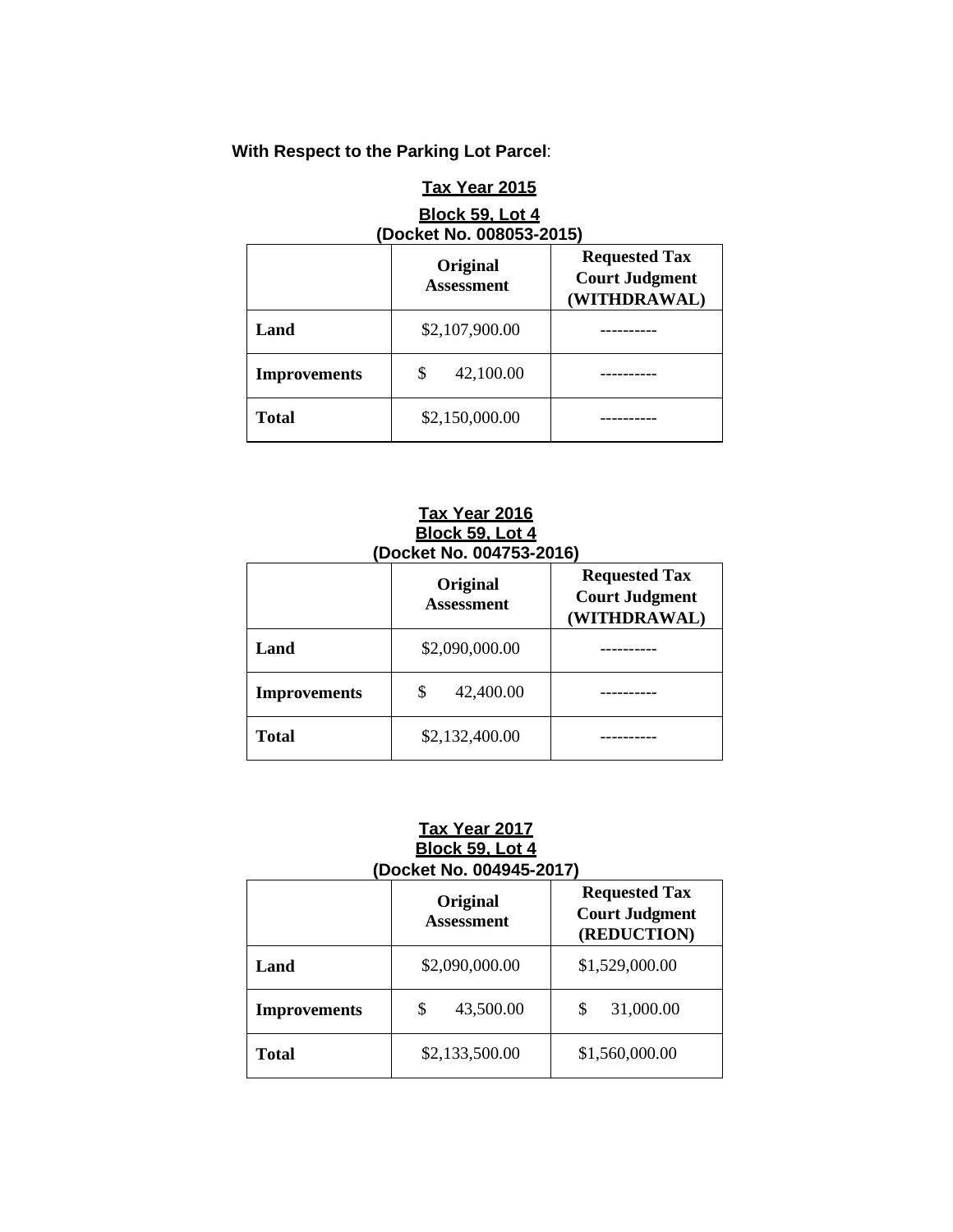| (Docket No. 002215-2018) |                                                              |                |  |
|--------------------------|--------------------------------------------------------------|----------------|--|
|                          | <b>Requested Tax</b><br><b>Court Judgment</b><br>(REDUCTION) |                |  |
| Land                     | \$2,090,000.00                                               | \$1,500,000.00 |  |
| <b>Improvements</b>      | \$<br>43,800.00                                              | S<br>30,000.00 |  |
| Total                    | \$2,133,800.00                                               | \$1,530,000.00 |  |

# **Tax Year 2018 Block 59, Lot 4**

#### **Tax Year 2019 Block 59, Lot 4 (Docket No. 000854-2019)**

|                     | Original<br><b>Assessment</b> | <b>Requested Tax</b><br><b>Court Judgment</b><br>(REDUCTION) |  |  |
|---------------------|-------------------------------|--------------------------------------------------------------|--|--|
| Land                | \$2,090,000.00                | \$1,470,000.00                                               |  |  |
| <b>Improvements</b> | 45,500.00<br>\$               | 30,000.00<br>\$                                              |  |  |
| <b>Total</b>        | \$2,135,500.00                | \$1,500,000.00                                               |  |  |

 It is further agreed that the assessment for the Parking Lot Parcel with respect to the 2020 tax year, shall be reduced to a total of \$1,085,000.00 allocated as follows: Land\$1,055,000.00, Improvements \$30,000.00.

**WHEREAS,** the aforementioned requested tax court judgments will result in a total refund due the property owner in the amount of **\$128,373.47**.

**NOW THEREFORE, BE IT RESOLVED** by the Governing Body of the Borough of Red Bank that the recommended settlement of the above mentioned Tax Court appeal is hereby authorized and approved; and

**BE IT FURTHER RESOLVED** that the Tax Collector is authorized and directed to issue any required refunds/credits in accordance with the judgment(s) entered by Tax Court; and

**BE IT FURTHER RESOLVED** that the attorney is authorized and directed to take appropriate steps to implement this resolution.